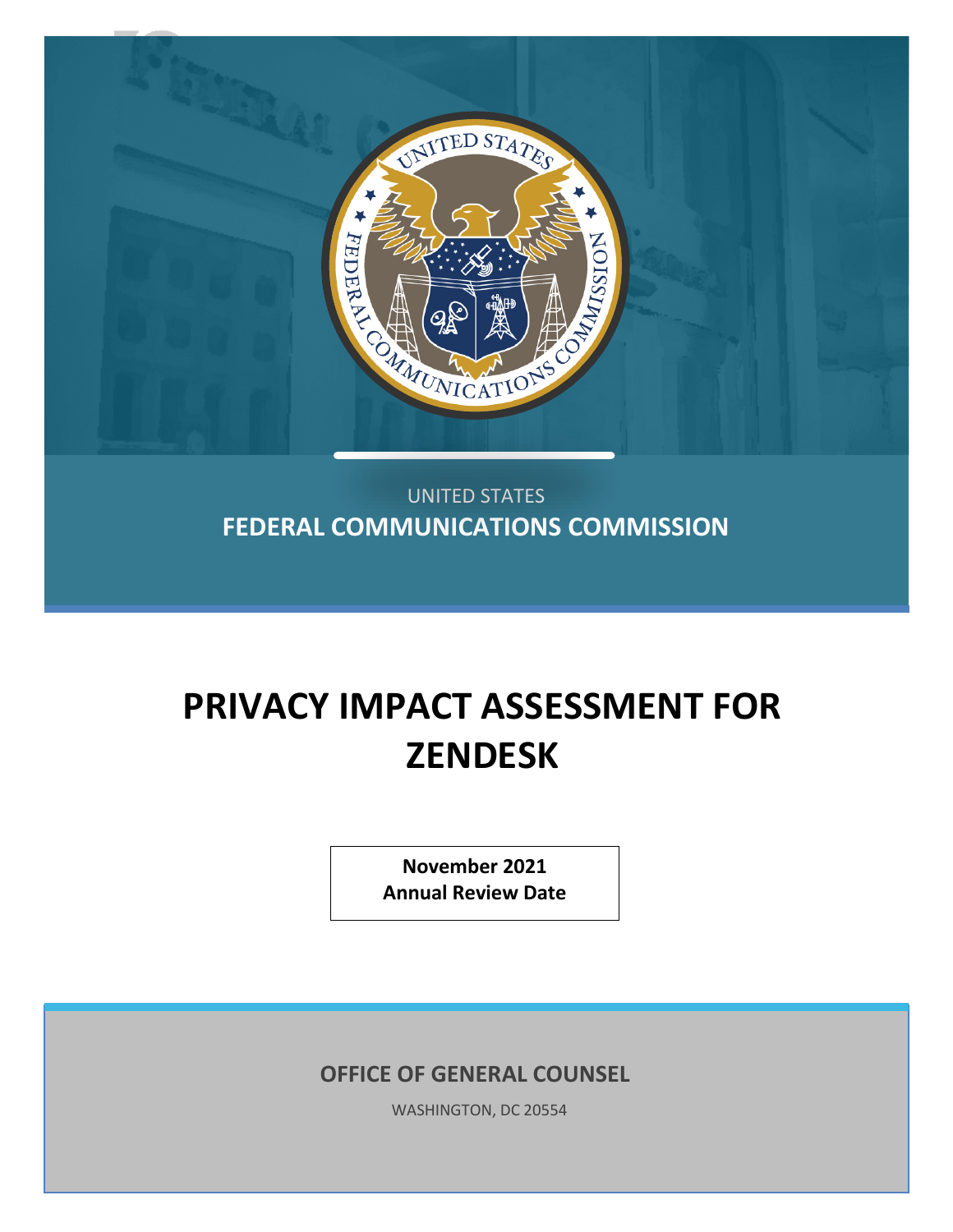# **Next Review Cycle:** November 2022

# **Record of Approval**

| <b>Document Approval</b>                                                                                                              |      |                                           |  |  |  |  |
|---------------------------------------------------------------------------------------------------------------------------------------|------|-------------------------------------------|--|--|--|--|
| Drafter Name: Al R. Shipman                                                                                                           |      | <b>Bureau/Office: OMD/IR</b>              |  |  |  |  |
| <b>SAOP Approval</b>                                                                                                                  |      |                                           |  |  |  |  |
| <b>Printed Name: Margaret Drake</b>                                                                                                   |      | <b>Senior Agency Official for Privacy</b> |  |  |  |  |
| Signature:<br>Digitally signed by<br><b>MARGARET</b><br><b>MARGARET DRAKE</b><br>Date: 2021.11.19<br><b>DRAKE</b><br>10:50:12 -05'00' | Date |                                           |  |  |  |  |

# **Record of Approval**

| <b>Date</b> | <b>Description</b>                              | <b>Name</b> |
|-------------|-------------------------------------------------|-------------|
| 9/10/2021   | Validation of information - System Owner        | James Brown |
| 9/24/2021   | Validation of completeness - IT Compliance Lead | Liem Nguyen |
|             |                                                 |             |
|             |                                                 |             |
|             |                                                 |             |

# **Revision History**

| <b>Date</b> | <b>Description</b>                                                                                                                                                                                                                                                                                                 | <b>Name</b>            |
|-------------|--------------------------------------------------------------------------------------------------------------------------------------------------------------------------------------------------------------------------------------------------------------------------------------------------------------------|------------------------|
| 5/26/2021   | <b>Original Document Created</b>                                                                                                                                                                                                                                                                                   | <b>ISSO/Privacy</b>    |
| 8/16/2021   | System Owner review and updates                                                                                                                                                                                                                                                                                    | James Brown            |
| 9/29/2021   | 1.2B Bureau names updated, PII Information updated, Accounting<br>Information System summary added<br>1.3 Collected and updated data types<br>1.4C Updated the statement to the approved privacy summary<br>1.5B Updated the statement to approved privacy summary<br>1.6 Specific users added to each application | <b>ISSO/Al Shipman</b> |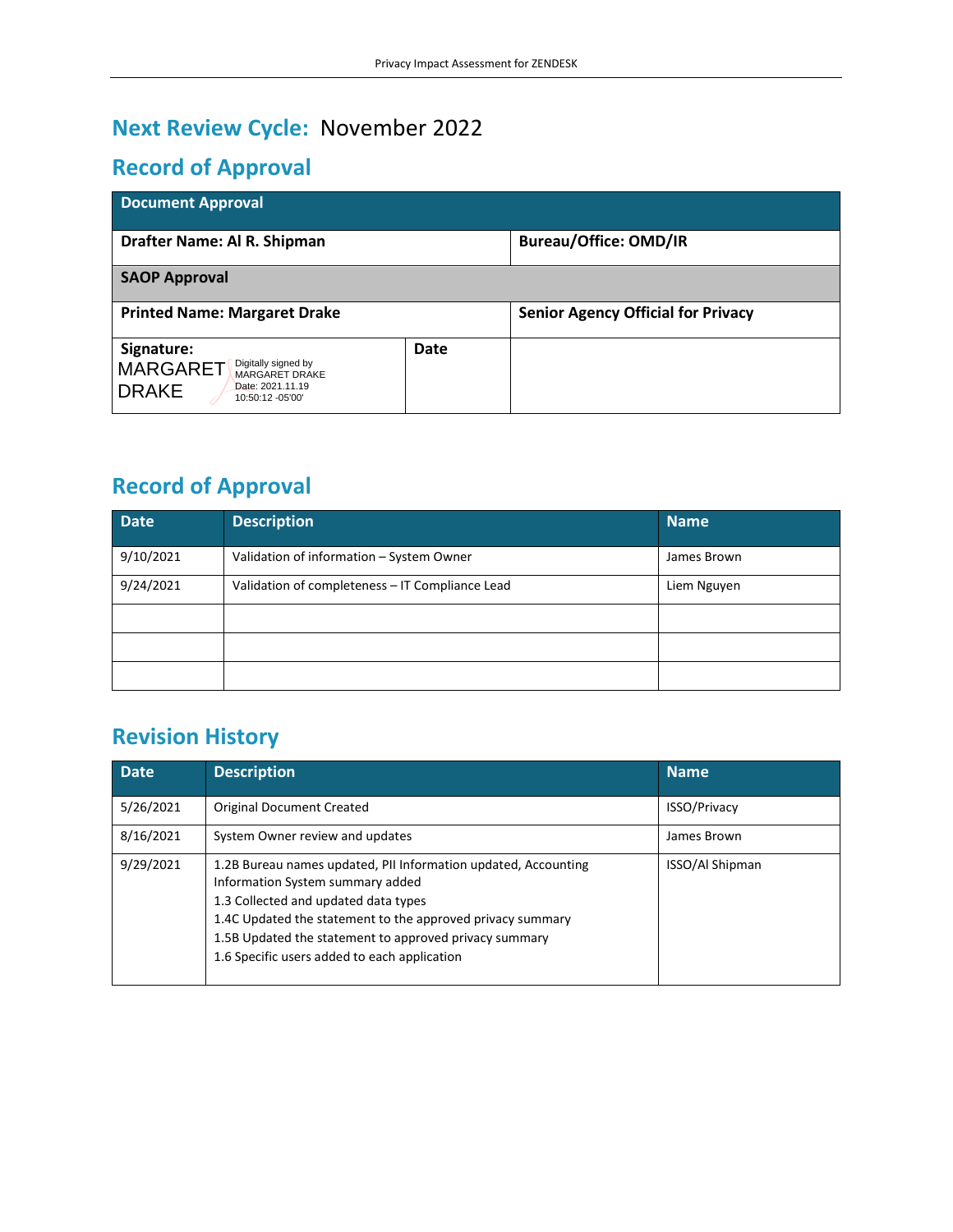# **ZenDesk**

# **1.1.** Introduction

Section 208 of the E-Government Act of 2002[1](#page-2-0) requires agencies to conduct a **Privacy Impact Assessment (PIA)** whenever they procure or develop an information technology system that will collect, maintain, or disseminate information about individual people. The PIA must document how the system will use information it collects about individuals and, unless it contains classified or sensitive information, it must be made available to the public. The PIA was intended to be a tool for agencies to protect personal information throughout a technology system's life cycle. The Office of Management and Budget (OMB) has commented: "*In general, PIAs are required to be performed and updated as necessary where a system change creates new privacy risks.*"[2](#page-2-1)

The FCC is subject to the requirements of the E-Government Act and is committed to identifying and addressing privacy risks whenever it develops or makes changes to its information systems. The questions below explore important privacy issues identified in the Act and in later guidance by the Office of Management and Budget (OMB) and the National Institute of Standards and Technology (NIST). A longer discussion of the FCC's PIA policies can be found in Chapter 9 of the FCC's Privacy Act Manual (FCC Inst. 1113.1).

System owners, in collaboration with the Information System Security Officers (ISSOs) should complete the **Initial Privacy Assessment (IPA)** prior to filling out the PIA. The FCC Senior Agency Official for Privacy (SAOP) uses the IPA to determine whether a system will collect the kind of information that would make it subject to the requirements of Section 208, including a PIA. A PIA should not be completed until an IPA is completed and the SAOP makes a determination.

If you have any questions, please contact the Privacy Team at privacy@fcc.gov.

<span id="page-2-0"></span><sup>1</sup> 44 U.S.C. § 3501 note.

<span id="page-2-1"></span><sup>2</sup> OMB Memorandum No. M-03-22 (Sep. 26, 2003), [https://www.whitehouse.gov/sites/whitehouse.gov/files/omb/memoranda/2003/m03\\_22.pdf.](https://www.whitehouse.gov/sites/whitehouse.gov/files/omb/memoranda/2003/m03_22.pdf)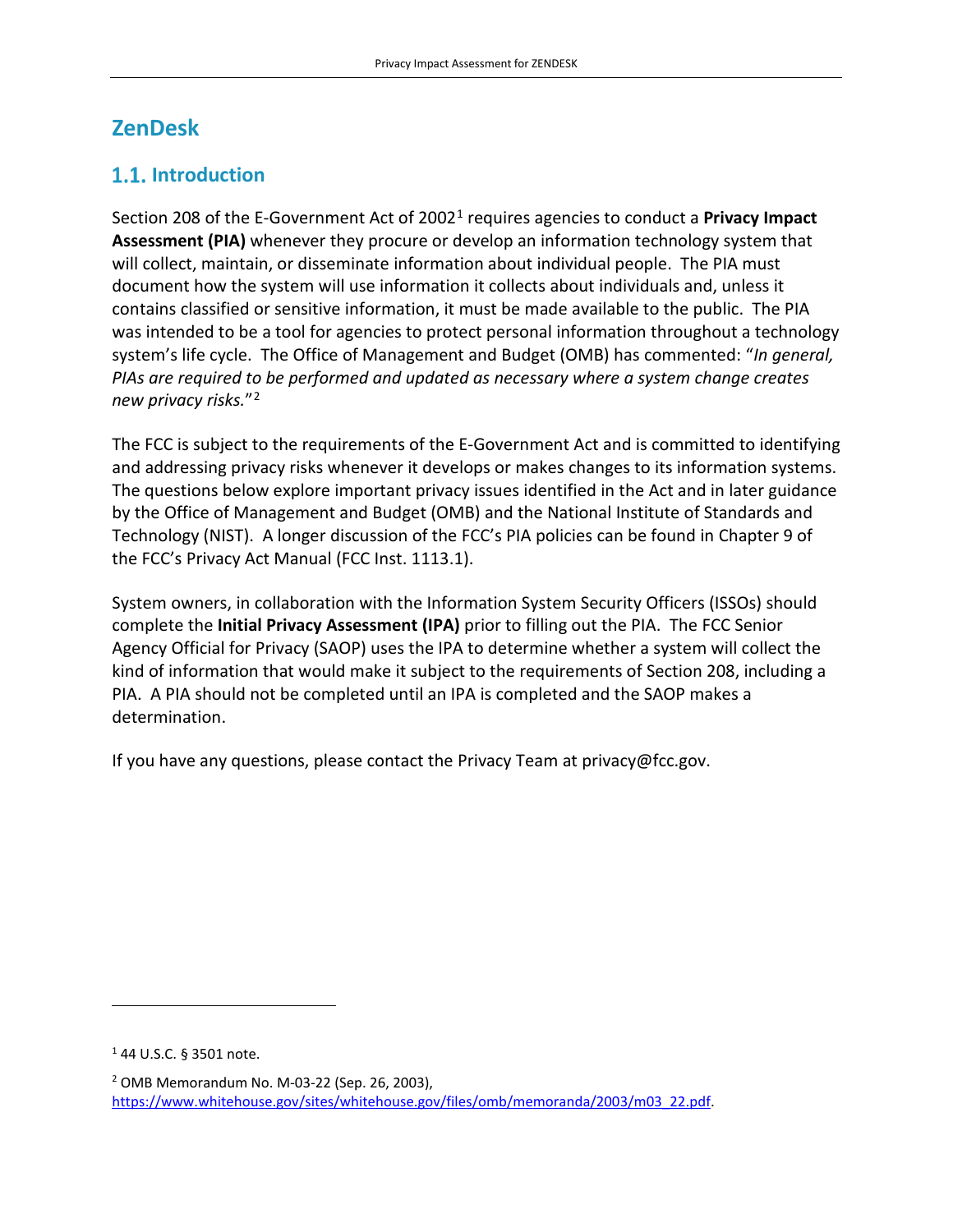# **Authority To Operate (ATO) Boundary Overview**

For each IT system that resides within the ATO Boundary, please use the table below to provide the system name, a brief description of the what the system does, whether it contains Personally Identifiable Information (PII) and a brief description of the PII (if applicable), the applicable System of Records Notice, the legal authorities to collect and maintain the PII, and whether the PII is shared with other systems (internal or external).

Please copy the table as necessary to complete the information for each system within the boundary.

#### **INFORMATION ABOUT THE SYSTEM**

NAME OF THE SYSTEM

Consumer Complaint Center (CCC)

NAME OF BUREAU

Consumer & Governmental Affairs Bureau (CGB)

DOES THE SYSTEM CONTAIN PII?

Yes. The PII is retrieved by ticket ID or email address.

PLEASE PROVIDE A BRIEF DESCRIPTION OF THE PII (IF APPLICABLE)

PII from consumers filing informal consumer complaints with the Commission, which include their name, home address, phone number, and email address.

IN WHAT SYSTEM OF RECORDS (SORN) IS THE INFORMATION CONTAINED (IF APPPLICABLE)?

FCC/CGB-1, Informal Complaints, Inquiries, and Requests for Dispute Assistance

WHAT ARE THE LEGAL AUTHORITIES FOR THE COLLECTION OF THIS PII?

The Commission is authorized to request this information from consumers under Sections 1, 4, 206, 208, 225, 226, 227, 228, 255, 258, 301, 303, 309(e), 312, 362, 364, 386, 507, 710, 713, 716, 717, and 718 of the Communications Act of 1934, as amended, 47 U.S.C. 151, 154, 206, 208, 225, 226, 227, 228, 255, 258, 301, 303, 309(e), 312, 362, 386, 507, 610, 613, 617, 618, and 619; Sections 504 and 508 of the Rehabilitation Act, 29 U.S.C. 794 and 794d; and 47 CFR 0.111, 0.141, 1.711 et seq., 14.30 et seq., 20.19, 64.604, 68.414 et seq., and 79.1 et seq..

Does the system leverage the FCC's Accounting for Disclosure control (Access to the Information)?

Yes. The Privacy Team keeps an accurate accounting of disclosures of information

DOES THIS SYSTEM SHARE THE PII WITH OTHER SYSTEMS?

Yes. PII is shared with ServiceNow, Socrata and EBATS.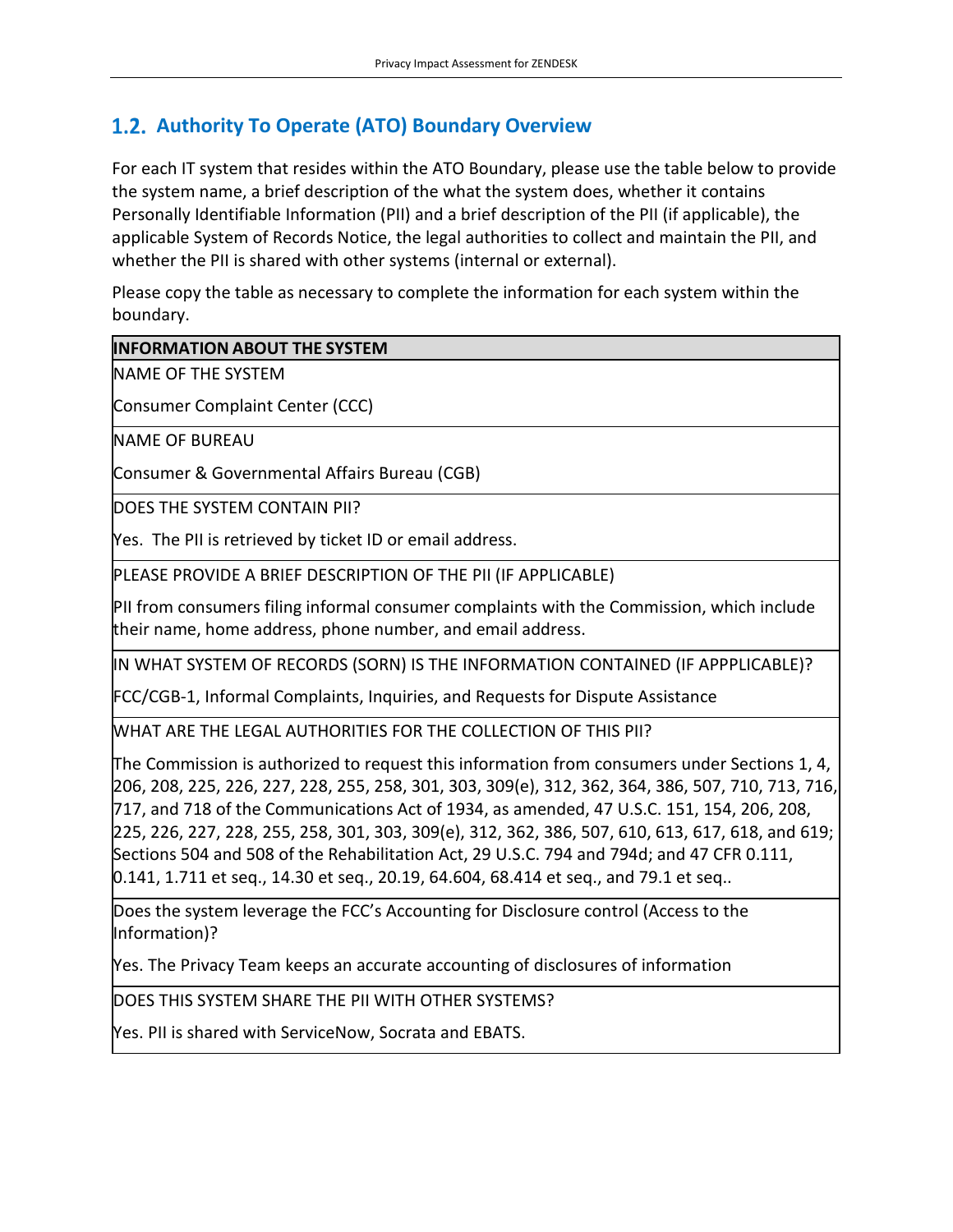#### **INFORMATION ABOUT THE SYSTEM**

NAME OF THE SYSTEM

Public Safety Support Center (PSSC)

NAME OF BUREAU

Public Safety and Homeland Security Bureau (PSHSB)

DOES THE SYSTEM CONTAIN PII?

Yes. The PII is retrieved by ticket ID or email address.

PLEASE PROVIDE A BRIEF DESCRIPTION OF THE PII (IF APPLICABLE)

PII from public safety entities and individuals filing complaints and inquiries with the Commission. PII that is collected includes name, mailing address, email address, and phone number, as well as business contact information.

IN WHAT SYSTEM OF RECORDS (SORN) IS THE INFORMATION CONTAINED (IF APPPLICABLE)?

FCC/PSHSB-1 – FCC Emergency and Continuity Alerts and Contacts System, and FCC/PSHSB-2 – PSHSB Contact Database

WHAT ARE THE LEGAL AUTHORITIES FOR THE COLLECTION OF THIS PII?

The Commission is authorized to request this information from consumers under Sections 1, 4, 206, 208, 225, 226, 227, 228, 255, 258, 301, 303, 309(e), 312, 362, 364, 386, 507, 710, 713, 716, 717, and 718 of the Communications Act of 1934, as amended, 47 U.S.C. 151, 154, 206, 208, 225, 226, 227, 228, 255, 258, 301, 303, 309(e), 312, 362, 386, 507, 610, 613, 617, 618, and 619; Sections 504 and 508 of the Rehabilitation Act, 29 U.S.C. 794 and 794d; and 47 CFR 0.111, 0.141, 1.711 et seq., 14.30 et seq., 20.19, 64.604, 68.414 et seq., and 79.1 et seq..

Does the system leverage the FCC's Accounting for Disclosure control (Access to the Information)?

Yes, The Privacy Team keeps an accurate accounting of disclosures of information

DOES THIS SYSTEM SHARE THE PII WITH OTHER SYSTEMS?

No.

INFORMATION ABOUT THE SYSTEM

NAME OF THE SYSTEM

Administrative Services Center (ASC)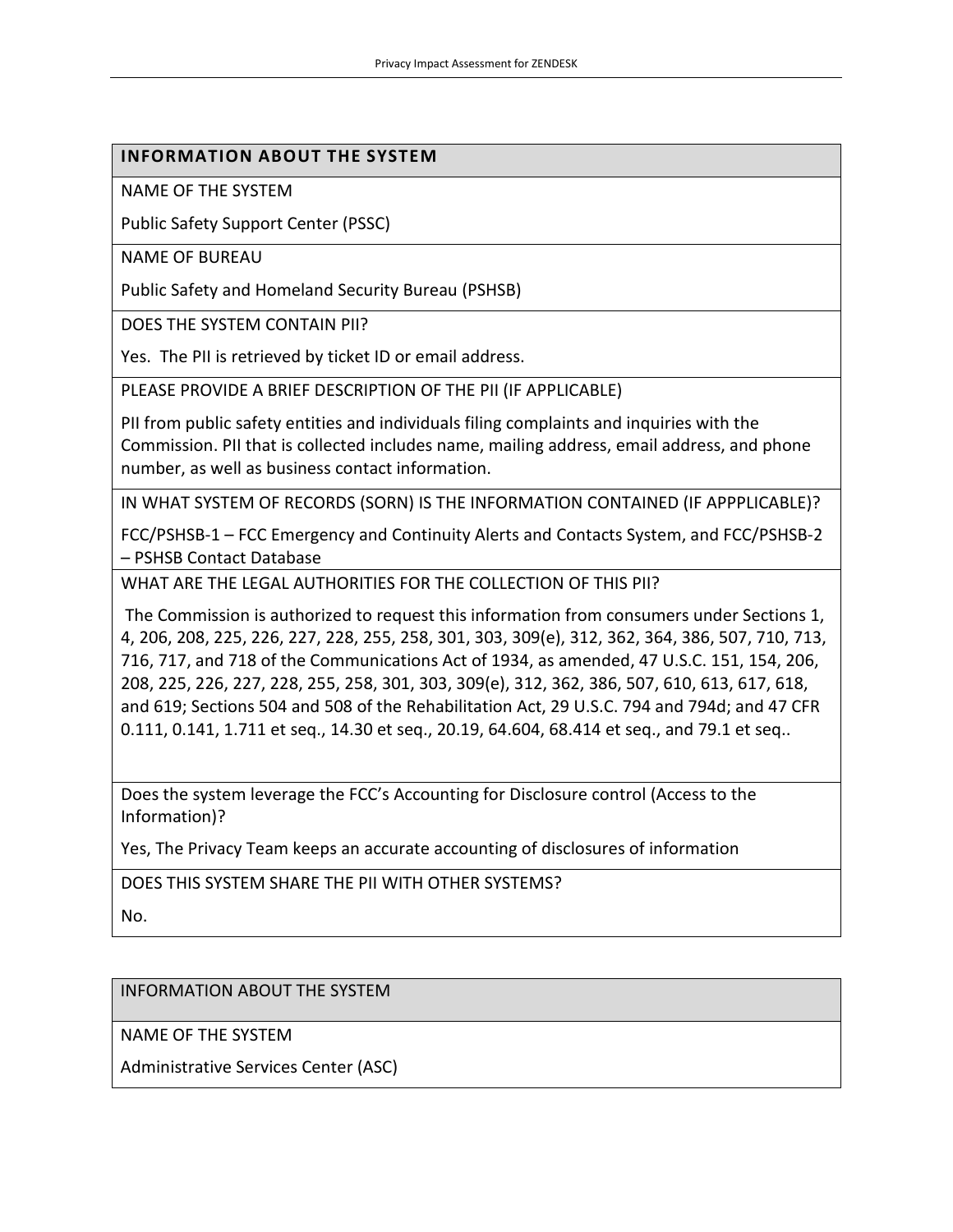NAME OF BUREAU

Office of Managing Director (OMD)

DOES THE SYSTEM CONTAIN PII?

Yes. The PII is retrieved by ticket ID or email address.

PLEASE PROVIDE A BRIEF DESCRIPTION OF THE PII (IF APPLICABLE)

PII from FCC employees requesting administrative services consists of an email address

IN WHAT SYSTEM OF RECORDS (SORN) IS THE INFORMATION CONTAINED (IF APPPLICABLE)?

FCC-2, Business Contacts and Certifications

WHAT ARE THE LEGAL AUTHORITIES FOR THE COLLECTION OF THIS PII?

The Commission is authorized to request this information from consumers under Sections 1, 4, 206, 208, 225, 226, 227, 228, 255, 258, 301, 303, 309(e), 312, 362, 364, 386, 507, 710, 713, 716, 717, and 718 of the Communications Act of 1934, as amended, 47 U.S.C. 151, 154, 206, 208, 225, 226, 227, 228, 255, 258, 301, 303, 309(e), 312, 362, 386, 507, 610, 613, 617, 618, and 619; Sections 504 and 508 of the Rehabilitation Act, 29 U.S.C. 794 and 794d; and 47 CFR 0.111, 0.141, 1.711 et seq., 14.30 et seq., 20.19, 64.604, 68.414 et seq., and 79.1 et seq..

DOES THE SYSTEM LEVERAGE THE FCC'S ACCOUNTING FOR DISCLOSURE CONTROL (ACCESS TO THE INFORMATION)?

Yes, The Privacy Team keeps an accurate accounting of disclosures of information

DOES THIS SYSTEM SHARE THE PII WITH OTHER SYSTEMS?

No

#### **A. Is this a new ATO Boundary or an existing ATO Boundary?**

☐ New Boundary

 $\boxtimes$  Existing Boundary

**B. If the ATO Boundary is/will consist of cloud-based computing system(s), [3](#page-5-0) please check the box that best describes the service the FCC receives/will receive from the cloud computing provider:** 

<span id="page-5-0"></span><sup>3</sup> *See* NIST, *The NIST Definition of Cloud Computing*, Special Pub. No. 800-145 (Sep. 2011), [https://csrc.nist.gov/publications/detail/sp/800-145/final.](https://csrc.nist.gov/publications/detail/sp/800-145/final)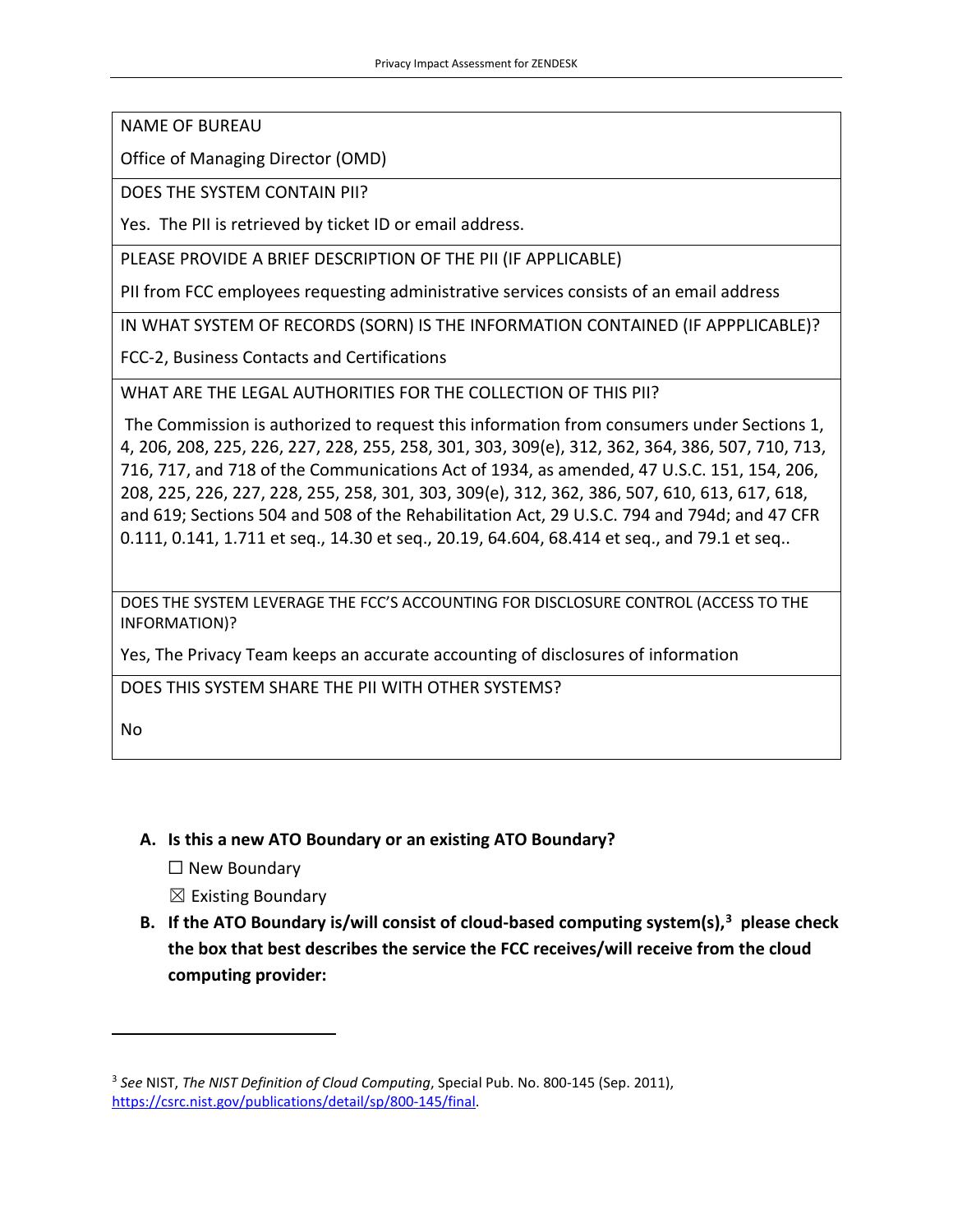$\boxtimes$  The FCC uses provider-supported applications on the provider's cloud network (Software as a Service or SaaS).

• Consumer Complaint Center (CCC) – The CCC, which allows consumers to submit informal consumer complaints online, is a ticketing system for FCC staff to process complaints and serve complaints on regulated entities, and to track calls into the FCC's toll free 888-CALL-FCC number. The CCC ticketing system used by the public to submit tickets that are reviewed and processed by FCC staff in the Consumer and Government Affairs Bureau (CGB).

The CCC allows callers to submit complaints related to telecommunications issues, including television, phone, internet, and radio. When the complaint submitted to the CCC is about a telecom billing or service issue, the FCC generally serves the complaint on the provider. Other complaints are shared internally to inform policy and potential enforcement activities. When retrieving the consumers' information, FCC CGB staff will search and retrieve the information by the supplied email address and/or ticket ID.

• Public Safety Support Center (PSSC) - The PSSC allows public safety-related entities and individuals to submit requests online through a ticketing system that FCC staff use to process the requests. The PSSC also allows the public to submit feedback on alerting tests. The PSSC ticketing system is used by the public to submit tickets that are reviewed and processed by FCC staff in the Public Safety and Homeland Security Bureau (PSHSB)

The PSSC handles alerting feedback, notifications of service outages, and complaints related to carrier provision of location information. PSSC also register issues or submit inquiries regarding a primary Public Safety Answering Point (PSAP), Public Safety operations, or FCC rules and regulations. When retrieving the consumers' information, FCC PSHSB staff will search and retrieve the information by the supplied email address and/or ticket ID.

• Administrative Services Center (ASC) - The ASC allows internal FCC staff to submit requests for issues related to building/property management, and a ticketing system for FCC Administrative Operations (AO) staff to process the requests. The ASC ticketing system is used by FCC staff to submit tickets that are reviewed and processed by FCC AO staff. When retrieving FCC staff information, FCCAO staff will search and retrieve the information by the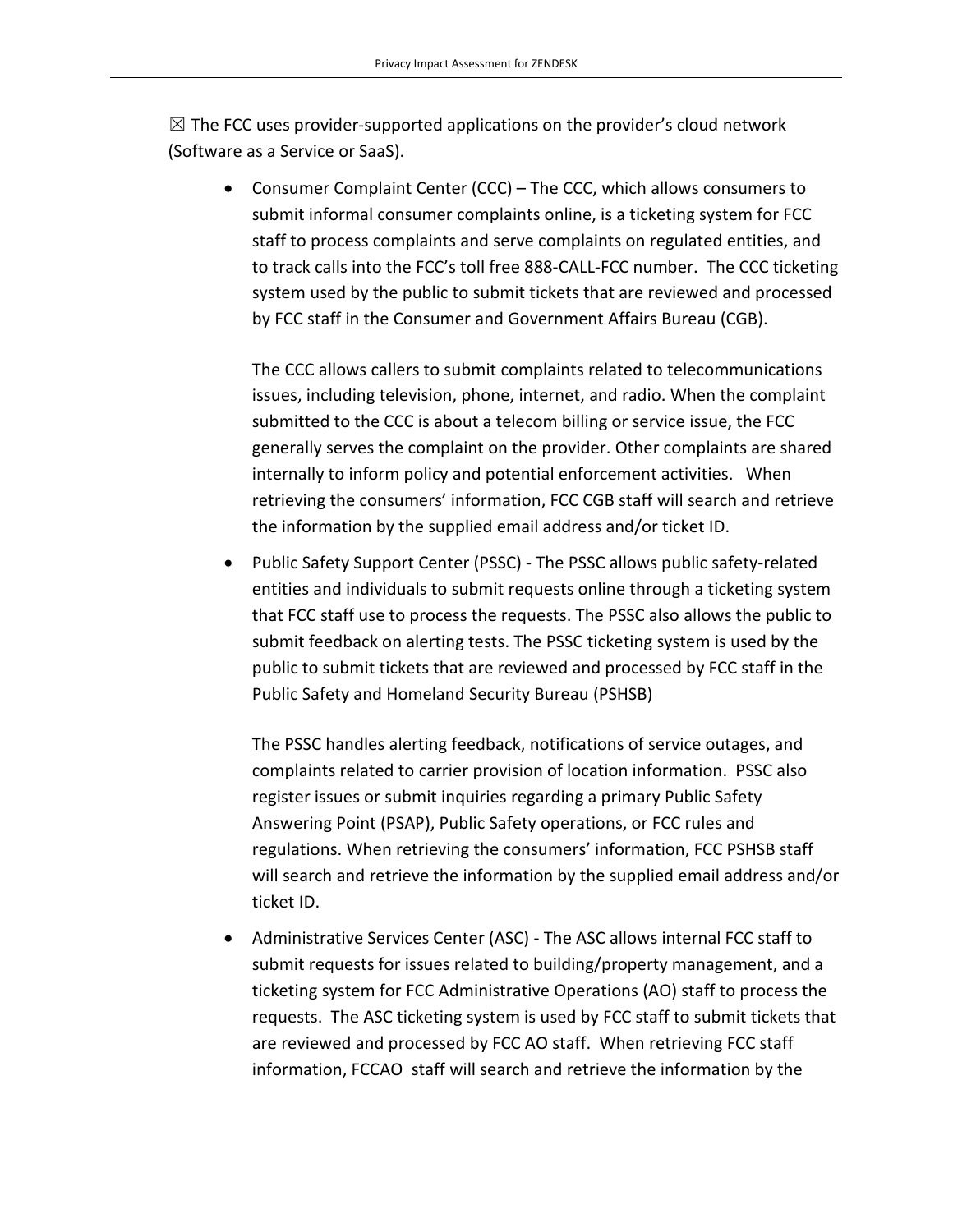supplied email address and/or ticket ID if available.

 $\Box$  The FCC has deployed application/s on the provider's cloud network and the provider supports the applications (Platform as a Service or PaaS) [list applicable system(s)]

 $\Box$  The FCC has deployed its own application/s on the cloud network and controls how these application/s are configured and operate (Infrastructure as a Service or IaaS) [list applicable system(s)]

#### C. **If the IT systems in the ATO Boundary are in the cloud, are they FedRAMP certified?**

 $\boxtimes$  Yes, all the IT systems are FedRAMP certified  $\Box$  No, none, or only some, of the IT systems are FedRAMP certified

Zendesk became FedRAMP certified in 2020.

# **Collection of Data**

### **A. Please explain why it is necessary to collect PII to carry out the purpose of each of the system(s) that maintain PII within this Boundary.**

The collected PII data in the Zendesk Boundary is necessary because:

#### **Consumer Complaint Center:**

It is necessary to collect PII from consumers for **CGB** to assist in the resolution of their informal consumer complaint and to provide the PII to carriers to the extent necessary to permit them to identify their customers and resolve informal complaints.

#### **Public Safety Support Center:**

It is necessary to collect PII from public safety entities and individuals for **PSHSB** to assist in the resolution of their inquiry or complaint.

#### **Administrative Services Center:**

It is necessary to collect PII from Commission employees to assist in the resolution of their administrative request.

**B. For each system within this Boundary, will this PII be collected from individuals themselves, or from third parties? If collected from individuals themselves, link to the**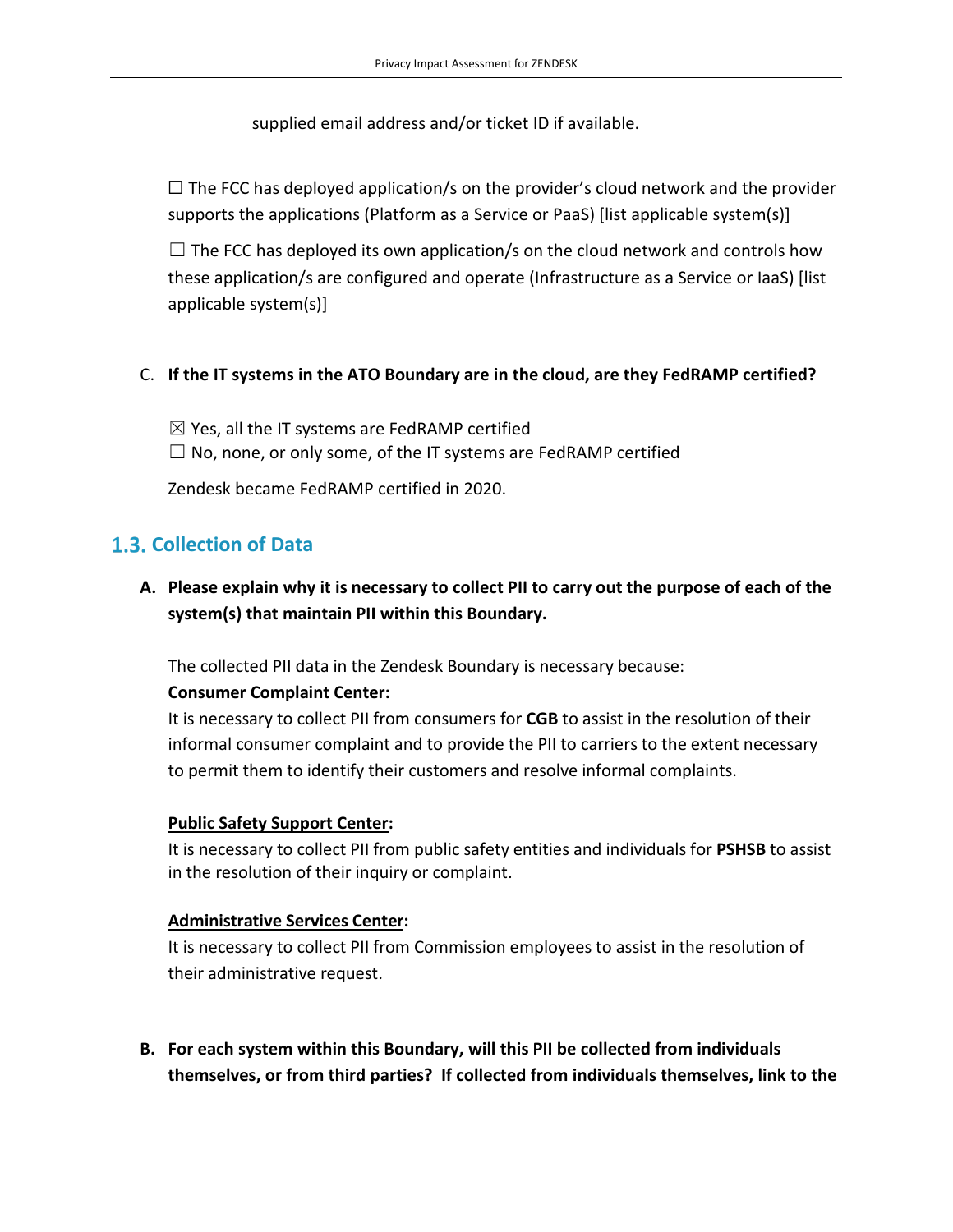# **Privacy Act Statement[4](#page-8-0) for each system that is included with the online or paper form the system(s) use(s) to collect the PII.**

#### **Consumer Complaint Center:**

PII will be collected from individuals. Below is the link to the Privacy Act Statement that is included at the top of the consumer complaint forms. <https://www.fcc.gov/general/fcc-notice-required-privacy-act>

#### **Public Safety Support Center:**

PII will be collected from individuals and third parties. [It does not look like there is a Privacy Statement.]

#### **Administrative Services Center:**

PII will be collected from individuals.

### **C. What steps is the FCC taking to limit the collection of PII to only that which is necessary?**

#### **Consumer Complaint Center:**

The forms on the Consumer Complaint Center are limited to information necessary to address complaints and include drop downs and formatted fields.

#### **Public Safety Support Center:**

The forms on the Public Safety support Center are limited to contact information necessary to address complaints and inquiries.

#### **Administrative Services Center:**

The forms on the Administrative Services Center are limited to contact information necessary to resolve administrative requests.

#### **What steps will the FCC take to make sure this PII is accurate, complete, and up to date?**

It is the responsibility of the parties providing the data to ensure the completeness and accuracy of the data at the time it is entered into the system.

<span id="page-8-0"></span><sup>4</sup> A Privacy Act Statement must inform individuals about (1) the authority to solicit information, (2) the principal purpose(s) for collecting the information, (3) the routine uses for disclosing the information, and (4) whether providing the information is mandatory or voluntary.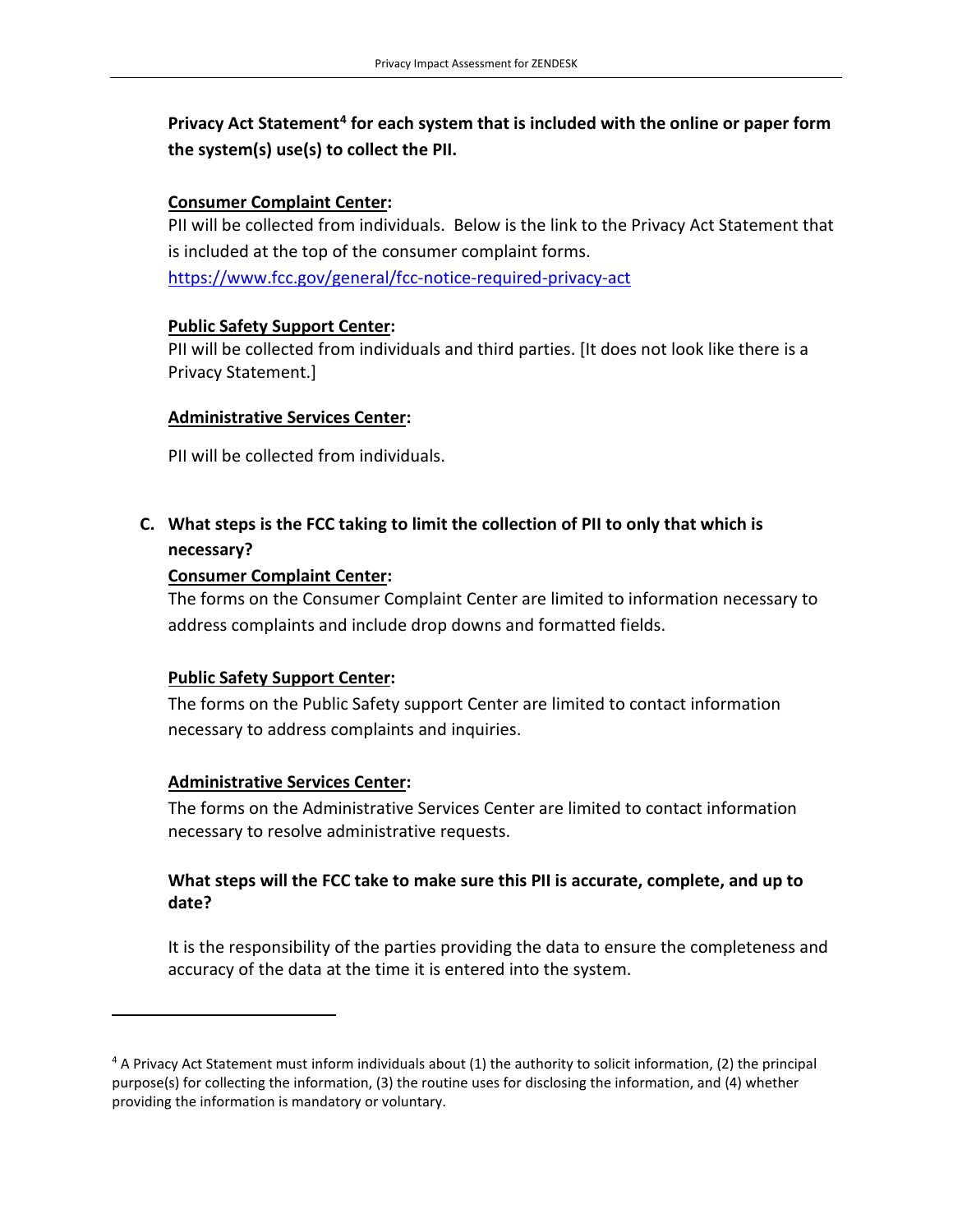### **Use of the Data**

**A. Please explain the data flow, including whether the PII will be ingested from, or shared with, another system. Are internal connections reflected in the Cyber Security Asset Management tool (CSAM)? Are Information Sharing Agreements (ISAs) in CSAM for external connections?**

Data from the CCC is extracted nightly and stored internally in ServiceNow. From ServiceNow, some of the data is pushed to EBATS or Socrata. There are no external connections for Zendesk.

- **B. Will the information be shared with third parties as part of the operations of the information system (e.g., through an application programming interface or "API")?** No
- **C. How long will the PII be retained and how will it be disposed of?**

Information in the systems within this boundary is retained and destroyed in accordance with applicable FCC policies and procedures, as well as with the FCC records disposition schedule or General Records Schedules approved by the National Archives and Records Administration (NARA).

### **Data Security and Privacy**

**A. What are the system's ratings for confidentiality, integrity, and availability?**

| Confidentiality     | High | X Moderate | Low |
|---------------------|------|------------|-----|
| Integrity           | High | X Moderate | Low |
| <b>Availability</b> | High | X Moderate | Low |

Boundary rating is "Moderate". Refer to boundary's FIPS 199 dated May 10, 2021 for their ratings.

### **B. Discuss the physical, administrative, and technical controls in place to protect the data in the system.**

The FCC protects its information resources with a dynamic set of security measures. Some of these measures (e.g., network firewalls, physical security) protect the entire FCC enterprise, while other measures (e.g., user access restrictions, encryption) are applied to specific information systems. Following the risk-based policy established in the Federal Information